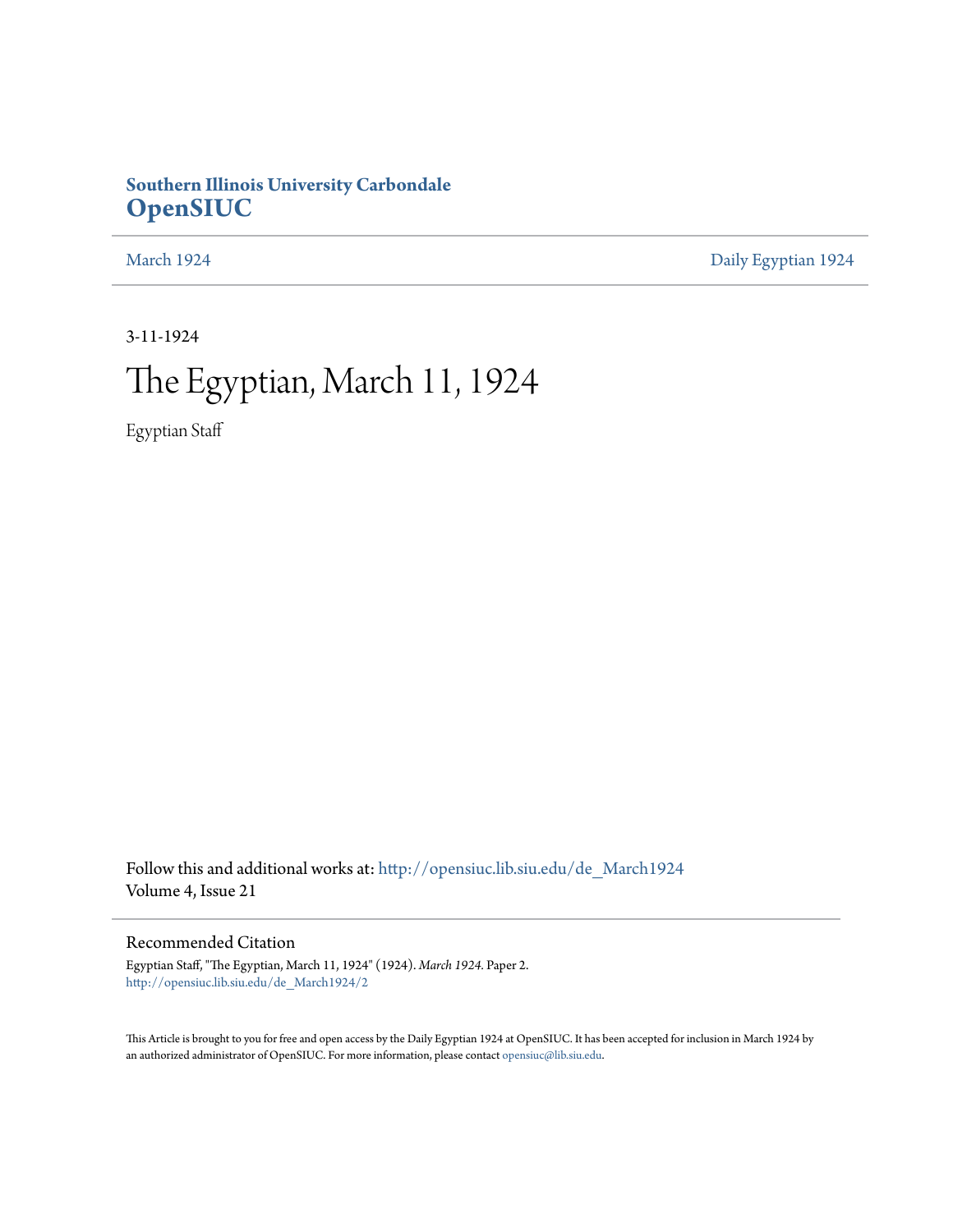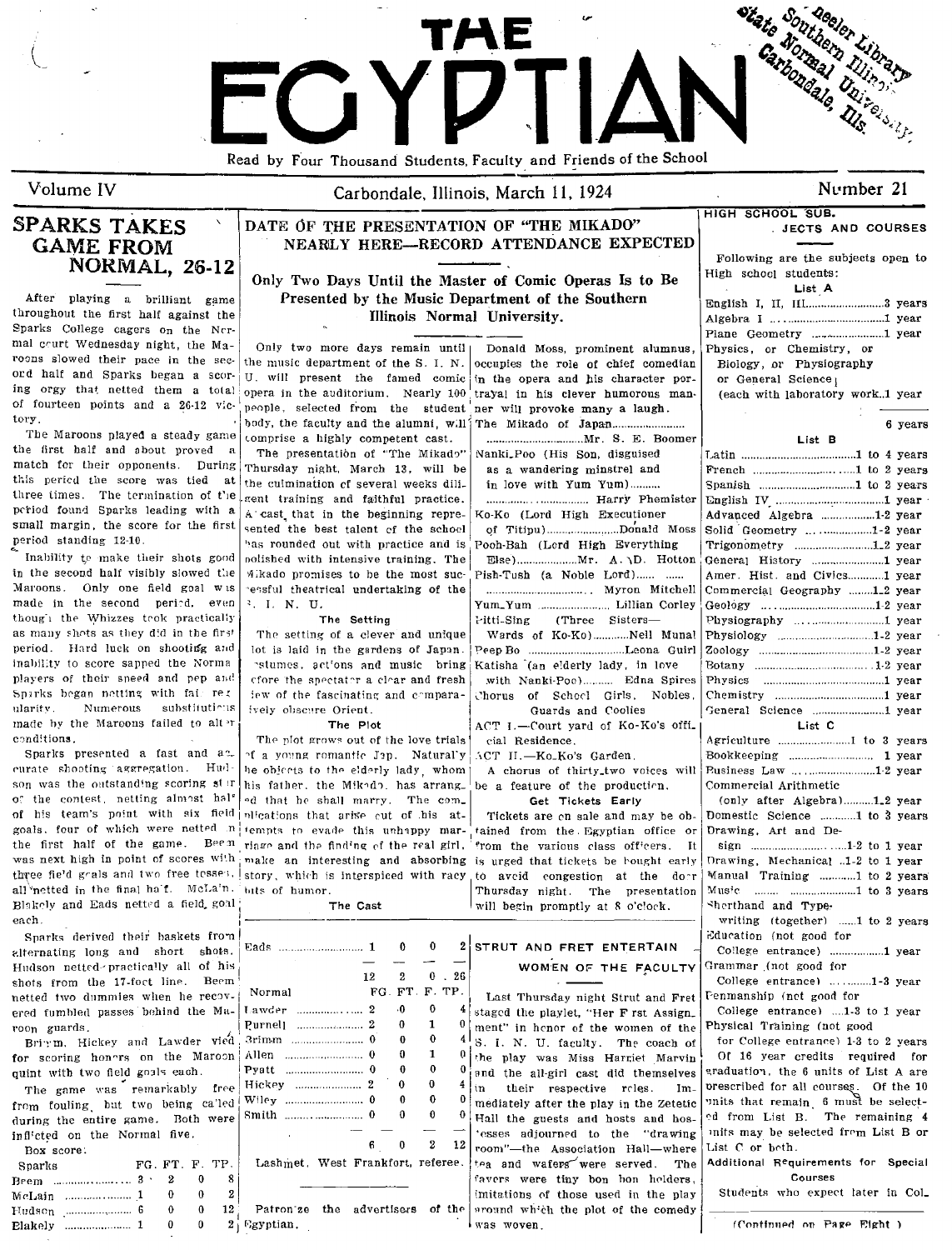Page Twe

THE EGYPTIAN

| WHEN THE PAPER DON'T COME                                                                                                                                                                                                                                     | want, the durn newspaper guys                                                                                                                                                                                                                                                                                                                                                                                                                                                                                                                                 |                                                                                                                                                                                             |                                   |  |
|---------------------------------------------------------------------------------------------------------------------------------------------------------------------------------------------------------------------------------------------------------------|---------------------------------------------------------------------------------------------------------------------------------------------------------------------------------------------------------------------------------------------------------------------------------------------------------------------------------------------------------------------------------------------------------------------------------------------------------------------------------------------------------------------------------------------------------------|---------------------------------------------------------------------------------------------------------------------------------------------------------------------------------------------|-----------------------------------|--|
| "My father he says the paper he reads<br>ain't put up right.                                                                                                                                                                                                  | I'm going to take a day same time<br>an' go and put 'em wise;<br>Some times it seems as tho they                                                                                                                                                                                                                                                                                                                                                                                                                                                              | SETTLEMOIR SHOE HOSPITAL<br>Sewed Soles and Rubber Heels.<br>Shoes Dyed. Cleaned and Shined.<br>Across in front of postoffice<br>Phone 252-Y                                                |                                   |  |
| He finds a lot of fault, he does, per_<br>· usin' it all night.<br>He says there ain't a single thing in<br>it worth while to read,                                                                                                                           | must be deaf blind and dumb-<br>But you ought to hear him holler<br>when the paper doesn't come.<br>-Topic.                                                                                                                                                                                                                                                                                                                                                                                                                                                   |                                                                                                                                                                                             |                                   |  |
| And that it doesn't print the kind of<br>stuff the people need.                                                                                                                                                                                               | AGORANS CELEBRATE TONIGHT                                                                                                                                                                                                                                                                                                                                                                                                                                                                                                                                     |                                                                                                                                                                                             |                                   |  |
| He tosses it aside and says it's strict.<br>ly on the bum-<br>But you ought to hear him holler<br>when the paper doesn't come.<br>He reads about the weddin's and he<br>snorts like all get out;<br>He reads the social doin's with a most<br>derisive shout. | The members of the Agora Debat.<br>ing Club will hold their banquet at<br>the Methodist church tonight at 8:00!<br>o'clock. This event is an annual af-<br>tair of the organization and dates<br>from the year of its beginning. While<br>there has been many illustrous af-<br>fairs in the past, the members pre-<br>dict this cne as the most successful<br>of all.<br>All graduates of the order and<br>former members have been issued<br>invitations to attend and notice has<br>been received from several of them<br>that they will be in attendance. | THE JOHNSON BEAUTY SHOP<br>Scalp Treatment-Marcelling-Hair Dressing<br>Facial Massage-Manicuring-Shampooing<br>For Appointments<br>Call 279Y<br>Over Winters Store.<br>2071/2 Illinois Ave. |                                   |  |
| He says they make the papers for<br>the women folks alone.<br>He'll read about the parties and he'll                                                                                                                                                          |                                                                                                                                                                                                                                                                                                                                                                                                                                                                                                                                                               | J. W. Milligan                                                                                                                                                                              | A. S. Brockett                    |  |
| fume and fret and groan;<br>He says of information it doesn't con-<br>tain a crumb-<br>But you ought to hear him holler                                                                                                                                       |                                                                                                                                                                                                                                                                                                                                                                                                                                                                                                                                                               | Milligan-Brockett Music Co.                                                                                                                                                                 |                                   |  |
| when the paper doesn't come.<br>He's always first to grab it and he Frank Watson will be the toastmas.                                                                                                                                                        |                                                                                                                                                                                                                                                                                                                                                                                                                                                                                                                                                               | Pianos and Edisons<br>Latest Sheet Music                                                                                                                                                    |                                   |  |
| reads it plumb clean through,<br>He doesn't miss an item or a want<br>ad-that is true.                                                                                                                                                                        | ter of the occasion.<br>Patronize the advertisers of the                                                                                                                                                                                                                                                                                                                                                                                                                                                                                                      | Phone 35                                                                                                                                                                                    | Carbondale, Ill.                  |  |
| He says they don't know what we Egyptian.                                                                                                                                                                                                                     |                                                                                                                                                                                                                                                                                                                                                                                                                                                                                                                                                               | VISIT THE DELUXE BARBER SHOP                                                                                                                                                                |                                   |  |
| POEMS WORTH REMEMBERING<br>The Choir Invisible                                                                                                                                                                                                                |                                                                                                                                                                                                                                                                                                                                                                                                                                                                                                                                                               | We appreciate student patronage<br>Ladies hair bobbing a specialty                                                                                                                          |                                   |  |
| Oh, may I join the choir invisible<br>Of whose immortal dead who live again                                                                                                                                                                                   |                                                                                                                                                                                                                                                                                                                                                                                                                                                                                                                                                               |                                                                                                                                                                                             | Opposite Carbondale National Bank |  |

In minds made better by their presence; live

In thoughts sublime that pierce the night like stars, And with their mild persistence urge men's search

In pulses stirred to generosity, In deeds of daring rectitude in scorn For miserable aims that end with self,

To vaster issues. So to live is heaven:

A vicious parent shaming still its child, Poor anxious penitence, is quick dissolved; Its discords, quenched by meeting harmonies,

Die in the large and charitable air. And all our rarer better, truer self,

Laboriously tracing what must be, And what may yet be better,-saw within A worthier image for the sanctuary, And shaped it forth before the multitude, Divinely human, raising worship so

With growing sway the growing life of man.<br>Some inherit that sweet purity

For which we struggled, failed, and agonized With widening retrospect that bred despair. Rebellious flesh that would not be subdued,

That sobbed religiously in yearning song,<br>That watched to ease the burden of the world,

To higher reverence more mixed with love,-'That better self shall live till human Time Shall fold i's eyelids, and the human sky Be gathered like a scroll within the tomb<br>Unread forever. This is life to come,—

Which martyred men have made more glorious For us who strive to follow. May I reach That purest heaven - be to other souls

The cup of strength in some great agony, Enkindle generous ardor, feed pure love, Beget the smiles that have no cruelty,

Be the sweet presence of a good diffused. And in diffusion ever more intense! So shall I join the choir invisible Whose music is the gladness of the world.

To make undying music in the world, Breathing a beauteous order that controls

# STUDENTS

We are in business to supply your wants. Make our store your head uarters. If we do not have what you need, we will get it.

Rathgeber Brothers

# **SPALDING'S**

**ATHLETIC GOODS** 

**I.W. DILL CO.** 

OUTFITTERS FOR MEN AND BOYS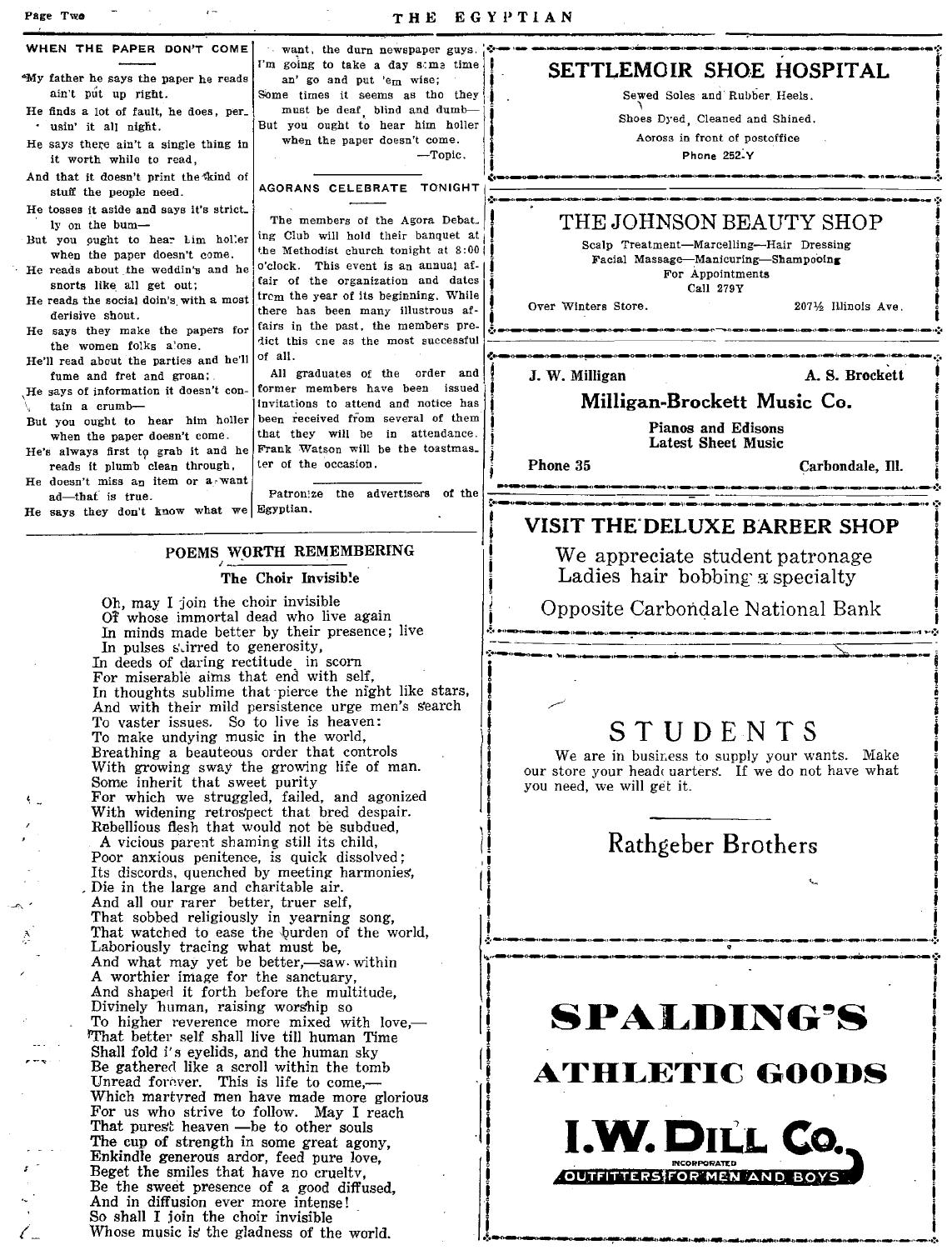Dear Sis:-

### JUNIOR HIGH SCHOOL TOUR. NAMENT TO BE HELD HERE

Seventeen Southern Illinois Teams to Compete in Annual Contest on March 14 and 15

Arrangements have been completed for the fourth annual Junior High school basketball tournament to be held in the Normal Gym Friday and Saturday next.

Prof. Cisne, of the Carbondale Junior High, held the first tournament here in 1921 in the form of an invitation affair. The results were so successful that it was decided to make it an annual meet. A regular association is now formed and is conducted under certain rules. Trophies will be given for the first, second and third places-a shield for first and cups for second and third.

A number of teams have entered the tourney.

\* While Carbondale Junior High isn't represented this year by as strong a team as it has had in some of the past years, it is nevertheless to be noted that they have wen a larger percentage of the games than the cass in the past. Coach Fishel has been putting the squad through some excellent workouts during the past two weeks and they all hold bright hopes.

Come out and see these future High school stars of Southern Illinois perform. You will be amazed at the los, others proved their dramatic type of ball played.

Manager of music store: "If customers come for planos, flutes, mandolins, or anything else, you know what to show them?"

Bob McCoy: "You bet I do, sir." Manager: "And if one should wish to see a lyre-"

Bob: "That's when I'll call for you,  $\sin$  ."

 $\mathbf{1}$ .

 $\overline{2}$ .

 $\mathbf{R}$ .

 $4.$ 

11th, 12th and 13th.

ART CLUB PARTY

The Art Appreciation Club met Wednesday, February 27, and en joyed an unusually good program. Lois Pavey gave a reading taken from "Seventeen" which required<br>considerable talent. The illustrated lecture on the Congressional Library at Washington by Marion Taylor was very interesting.

After the meeting the club entertained friends with a party in the Association Hall. The decorations were yellow and white. 'Upon en. tering each was given the name of some literary character. John Ridd then began his search for Lorna Doone and Richard Carvel for Dero. thy Manners.

A seven.girl program was carried out. The evening's entertainment lasted through seven days in which all girls were rushed for dates. There were the Literary Club and the Races where each had an opportunity to show his ability. Attempts were made by the boys to get their iadies souvenir ballcons in the Balleon Rush, many of them proving successful. At the Music Festival the party enjoyed a piano solo by Celeste White. Miss Lucille Coulter gave a clever reading "A Modern Magazine Romance."

In the Initiation several boys distinguished themselves by singing soability. Jack-Jump\_Over-The-Candlestick was very nimble and Little. Jack Horner cleverly found the plum. One group imitated frogs by a game of leap frog. Good representations were given of well known advertise ments. The group which was judge to be the best was the one which made proposals to the wittiest gir' and the eleverest girls. We hop none of the boys are suffering as a

C. A. CRAGG.

**NOTICE** 

Cragg's Studio will be closed March

WE ARE EQUIPPED TO SERVE THE WONDER

The World's Famous Clasmic Facial Pack.

Does these definite things for the face:

THE De LUXE BARBER SHOP.

Cleans the complexion and gives it coler.

Removes blackheads and nimples.

Rebuilds drooping facial tissues.

Makes the skin seft and velvety.

Closes enlarged pores.

BONCILLA MASSAGE

## STRUT AND FRET

Friday, March 6.

We went to Strut and Fret last night, and saw the play, "Her First Assignment The cast was:

Mrs. Alice Gordon Sterling-a very young matron ........... Pauline Organ Wilberta Gordon "Billy," her sis-Frances Kidder............ Eleanor Reagan Mrs. Craig-Winter..Neva Fullenwider Mary Stockard............Arline Winthrop Madge Hastings ........... Nannie Mathis Jesse, Mrs. Sterling's maid.................

Coach--Harriett Marvin,

It was very entertaining, at least I thought so. It seems that Miss Kidder had given a luncheon, and all the guests had mistaken her gold conbon holders for souvenirs. In fact, Alice had three! The one at ber own place, the one at the place next to hers, she thought the young tady didn't want, and one she found on the stairs. They decided that it was useless to try to explain to Fran\_ ces, who had even hired a detective to trace them. Alice gave hers to Jessie, telling her to take them awa; to her room immediately. Mary gave hers to Jessie. Jacinth promised t send hers to Jessie, and Madge gave Jessie a dellar to keep her from tell ing she had heard Madge call her brother and tell him to throw her bon bon holder in the river at once.

Then to make more fun, Billy, who tad been trying for weeks to get an assignment from a newspaper, fintily gets one, on account of illness it was to interview Mrs. Folinsbe it a Mrs. Ferncroft's Mrs. Folins. hee was to have been at Alice's, too but she had to leave town, so Billy was without an assignment. .

Suddenly conceiving the idea of impersonating her at Alice's "At Home" and "making" the news for her editor, she brought a'l sorts of trouble on herself. Mrs. Folinsbee was a great writer, but Billy had never read anything she wrote. Mrs Folinsbee was also a critic on Bernard Shaw. Billy had never read one of Shaw's plays!

She bluffed until an unknown woman arrived. Then she began to learn things about Shaw that she had never heard of befere. No one seem. ed to know who the stranger was. Some thought she was Frances' private detective.

Finally all the guests had departed but the stranger. It turned out that she was the real Mrs. Folins bee. You can imagine Alice and Bil-

### result of a broken heart.

A dainty luncheen of yellow ice cream, butterflies and wafers was served.

The last number on the program was "Seeing Nellie Home."



TO SPEAK IN ZETETIC HALL THURSDAY MORNING

All students are invited to hear fvr. W. W. Alexander in Zetetic Hall next Thursday at the chapel hour. President Shryock has consented to excuse all who attend from the regular chapel exercises.

Dr. Alexander is a member of the Commission on Interracial Cooperation and is a leader in the field. If you are a victim of race preju-

dice you should hear him.

Dr. Alexander is coming in the interest of the Y. M. and Y. W.  $C. A.'s$ 

ly's consternation upon learning this. She promised to forgive everything if. Billy would let her put her in a story, to which Billy consented if she would only give her, her opinion of Bernard Shaw, It was a bargain -and Billy made a hit with her edi. tor and was put on the regular staff. After this, there was a social hour. Refreshments of tea and wafers, with real bon bon holders for souvenirs

and tiny mints. It's time to close.

Yours. SIS.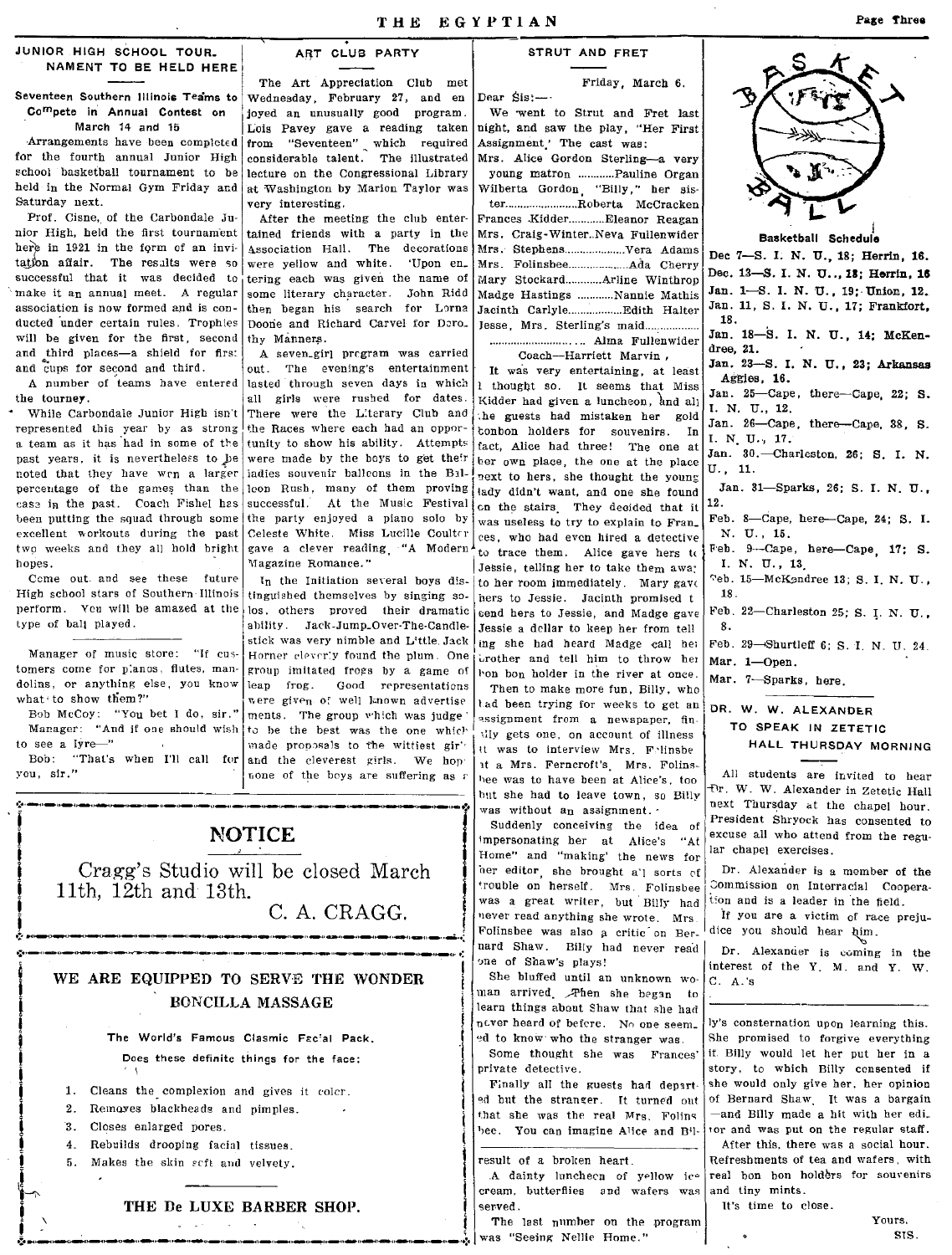| Page Four                                                                                                                                                                                                                                                                                                                                                                                                                                                                                                                                                                                                                                                                                                    | THE                                                                                                                 | EGYPTIAN                                                                                                                                                                                                                                           |                                                                                                                                                                                                |
|--------------------------------------------------------------------------------------------------------------------------------------------------------------------------------------------------------------------------------------------------------------------------------------------------------------------------------------------------------------------------------------------------------------------------------------------------------------------------------------------------------------------------------------------------------------------------------------------------------------------------------------------------------------------------------------------------------------|---------------------------------------------------------------------------------------------------------------------|----------------------------------------------------------------------------------------------------------------------------------------------------------------------------------------------------------------------------------------------------|------------------------------------------------------------------------------------------------------------------------------------------------------------------------------------------------|
| ECYPTIAN                                                                                                                                                                                                                                                                                                                                                                                                                                                                                                                                                                                                                                                                                                     |                                                                                                                     | tives, and were a constant exasperation.<br>Oh, what a deal of scorn looks beautiful<br>And the contempt and anger of his lip.                                                                                                                     | made ties for himself which robbed him of all wholesome mo-<br>-George Eliot.                                                                                                                  |
| Charter                                                                                                                                                                                                                                                                                                                                                                                                                                                                                                                                                                                                                                                                                                      | Illinois<br>College Press<br>Memuer                                                                                 | Ere I went to rest.                                                                                                                                                                                                                                | -Shakespeare.<br>Many a night from yonder ived casement                                                                                                                                        |
| Association<br>Published every week during the Collegiate year by the students of the<br>Southern Illinois State University, Carbondale, Ill.                                                                                                                                                                                                                                                                                                                                                                                                                                                                                                                                                                |                                                                                                                     | Did I look on great Orion sloping<br>Slowly to the west.<br>Many the night I saw the pleiades, rising<br>Through the mellow shade.<br>Glitter like a swarm of fireflies tangled<br>In a silver braid.                                              |                                                                                                                                                                                                |
| Entered as second class matter at the Carbondale Post Office under<br>the act of March 3, 1879.                                                                                                                                                                                                                                                                                                                                                                                                                                                                                                                                                                                                              |                                                                                                                     |                                                                                                                                                                                                                                                    |                                                                                                                                                                                                |
| Office<br>Main Building, Room 16                                                                                                                                                                                                                                                                                                                                                                                                                                                                                                                                                                                                                                                                             | Telephone<br>University Exchange No. 17                                                                             |                                                                                                                                                                                                                                                    | -Tennyson.<br>And he gave it as his opinion, that whoever could make two                                                                                                                       |
| EGYPTIAN STAFF<br>Editor-in-chief<br>J. Lester Buford '24'                                                                                                                                                                                                                                                                                                                                                                                                                                                                                                                                                                                                                                                   | EGYPTIAN BOARD<br><b>Business Manager</b><br>Russell Clemens '24.                                                   | whole race of politicians put together.                                                                                                                                                                                                            | ears of corn or two blades of grass, to grow upon the spot of<br>cround where only one grew before, would deserve better of<br>mankind, and do more essential service to his country, than the |
| Associate EditorW. J. Zahnow '23<br>Organization EdVirginia Neftzger '24                                                                                                                                                                                                                                                                                                                                                                                                                                                                                                                                                                                                                                     | Charles Neely '24<br>Adv. Managers<br>Robert Busbee '25                                                             |                                                                                                                                                                                                                                                    | -Swift.                                                                                                                                                                                        |
| Margaret Fox '26<br>I'umor Editors<br>Bertie Brooks '25                                                                                                                                                                                                                                                                                                                                                                                                                                                                                                                                                                                                                                                      | Typist  Thelma Deck '24<br>College  Dilla Hall '24                                                                  | THE WAY WE FEEL ABOUT IT<br>You should be a booster for your                                                                                                                                                                                       |                                                                                                                                                                                                |
| Ethel Parr '24<br>Social Editors.<br>Pearl White '24<br>Athletic EditorMerle Crawford '24                                                                                                                                                                                                                                                                                                                                                                                                                                                                                                                                                                                                                    | College  -Van Brown '25<br>Normal  Clifton Bowers '24<br>Normal  James Blair '25                                    | school for in this way you help your.<br>self the most.                                                                                                                                                                                            | Dr. W. A. Brandon, '01<br>Carbondale, Ill.                                                                                                                                                     |
| News Editor Agnes Lentz '24<br>Feature Ed. D. Ransom Sherretz '23<br>Exchange EditorHenry Markus 24<br>Cartoonist  Pauline Gregory '24                                                                                                                                                                                                                                                                                                                                                                                                                                                                                                                                                                       | Academy  Velma Christie '26<br>Academy  Eliot Pierce, '27<br>Academy  Walter Lay, '28<br>Academy  George Brown, '29 | The hour and a half from 9:30 to<br>$11:00$ a. m. is no time for beauty<br>sleep. It is a good time to be in<br>Sunday scheol.                                                                                                                     | <b>Specialties</b><br>EYE, EAR, NOSE, THROAT<br>Glasses Fitted                                                                                                                                 |
|                                                                                                                                                                                                                                                                                                                                                                                                                                                                                                                                                                                                                                                                                                              |                                                                                                                     | O inconsistency!<br>incensistency!<br>How many times you have caused<br>us trouble.<br>If you are to write an article for<br>the Egyptian that can be handed in<br>on Monday just as well as on Thurs-<br>day, we urge you to make it Mon-<br>day. |                                                                                                                                                                                                |
|                                                                                                                                                                                                                                                                                                                                                                                                                                                                                                                                                                                                                                                                                                              | PICTURESQUE FRAGMENTS                                                                                               | Every loyal student will give his<br>support to the MIKADO.<br>It is possible $t\overline{n}$ meet with women<br>who have never had an affair of gal-<br>lantry, but it is rare to find any who                                                    |                                                                                                                                                                                                |
| There are some expressions that have a tendency to attract<br>the attention of people and after the attention is caught various<br>meanings may be read into them. You might not in the first<br>place be impressed by the subject of this article and if you are<br>it is not to be supposed that you would gather the same impres-<br>sion from it nor seek for the same illustration to clarify it. But<br>surely if there are bits or particles of anything that would sug-<br>gest to you a picture, those things can be garnered from the<br>field of literature. We list a few picturesque fragments and<br>ask that as you read you remember that "He who would seek<br>for pearls must dive below." |                                                                                                                     | have had only one.<br>True love is like an apparition.<br>We all talk of it but few of us have<br>ever seen it.<br>We often complain of our memory,                                                                                                |                                                                                                                                                                                                |
|                                                                                                                                                                                                                                                                                                                                                                                                                                                                                                                                                                                                                                                                                                              |                                                                                                                     | but we think our judgment is geed.<br>This "trade last" business makes<br>liars out of a lot of people.<br>In general we only praise heartily<br>taste.                                                                                            | SHE LIKES CANDY<br>Take her a dainty, inviting box<br>of our caudy. She is sure to ap-<br>preciate both it and your good:                                                                      |
| $H\tilde{e}^{\uparrow}$ cometh unto you with a tale that holdeth children from<br>their play, and old men from the chimney corner.<br>-Sir Philip Sydney.                                                                                                                                                                                                                                                                                                                                                                                                                                                                                                                                                    |                                                                                                                     | those who admire us.<br>Don't live too much in the future<br>nor look too cften to the past. It                                                                                                                                                    | And she likes OUR candy--well,<br>mainly because it's pretty fine<br>eandy; excellent quality, alway                                                                                           |
| "We minded that the sharpest ear,<br>The buried brooklet could not hear,<br>The music of whose liquid lip<br>Had been to us companionship.<br>And in our lonely life had grown<br>To have an almost human tone."                                                                                                                                                                                                                                                                                                                                                                                                                                                                                             |                                                                                                                     | is the ground on which we stand<br>NOW that is holy.<br>YOU ARE INVITED                                                                                                                                                                            | delicicusly fresh, with a wide as-<br>sortment to please the most capri-<br>cious fancy.<br>We have everything from the<br>most delicate bon-bons and rich                                     |
| Her blue eyes sought the west afar,<br>For lovers love the western star.                                                                                                                                                                                                                                                                                                                                                                                                                                                                                                                                                                                                                                     | -Whittier.                                                                                                          | TO INSPECT<br>The Newest Spring Sty'es                                                                                                                                                                                                             | chocolates to assorted hard can-<br>dies, certain to please the most;<br>particular.                                                                                                           |
| men would have drawn him safe to the green banks where it<br>was easy to step firmly, he had let himself be dragged back into<br>mud and slime, in which it was useless to struggle. He had                                                                                                                                                                                                                                                                                                                                                                                                                                                                                                                  | -Scott.<br>Instead of keeping fast hold of the long silken rope by which                                            | Coats Suits, Dresses, Hats,<br>Etc., at Prices that are right<br>The Style Shop                                                                                                                                                                    | <b>CARBONDALE</b><br><b>CANDY</b><br><b>KITCHEN</b>                                                                                                                                            |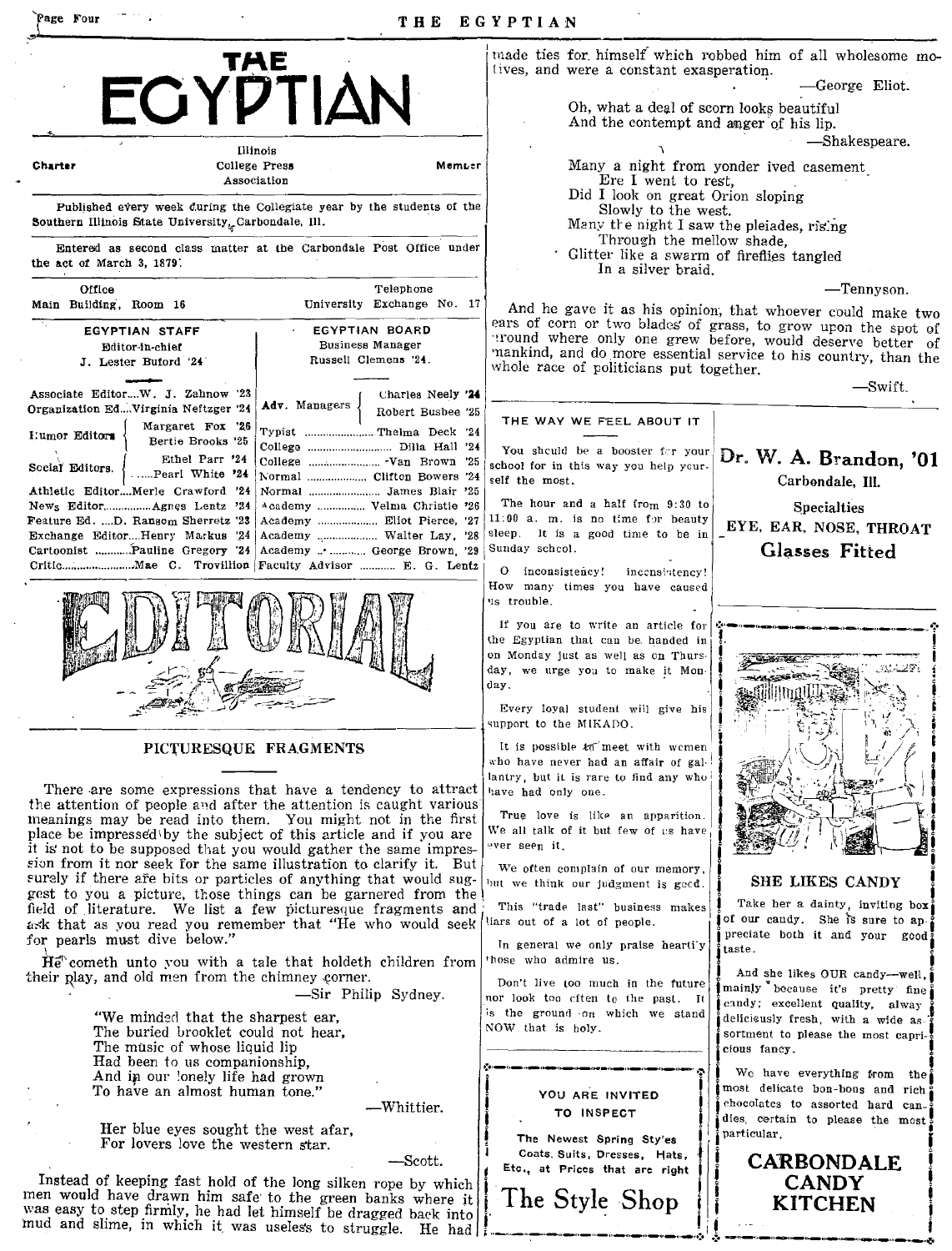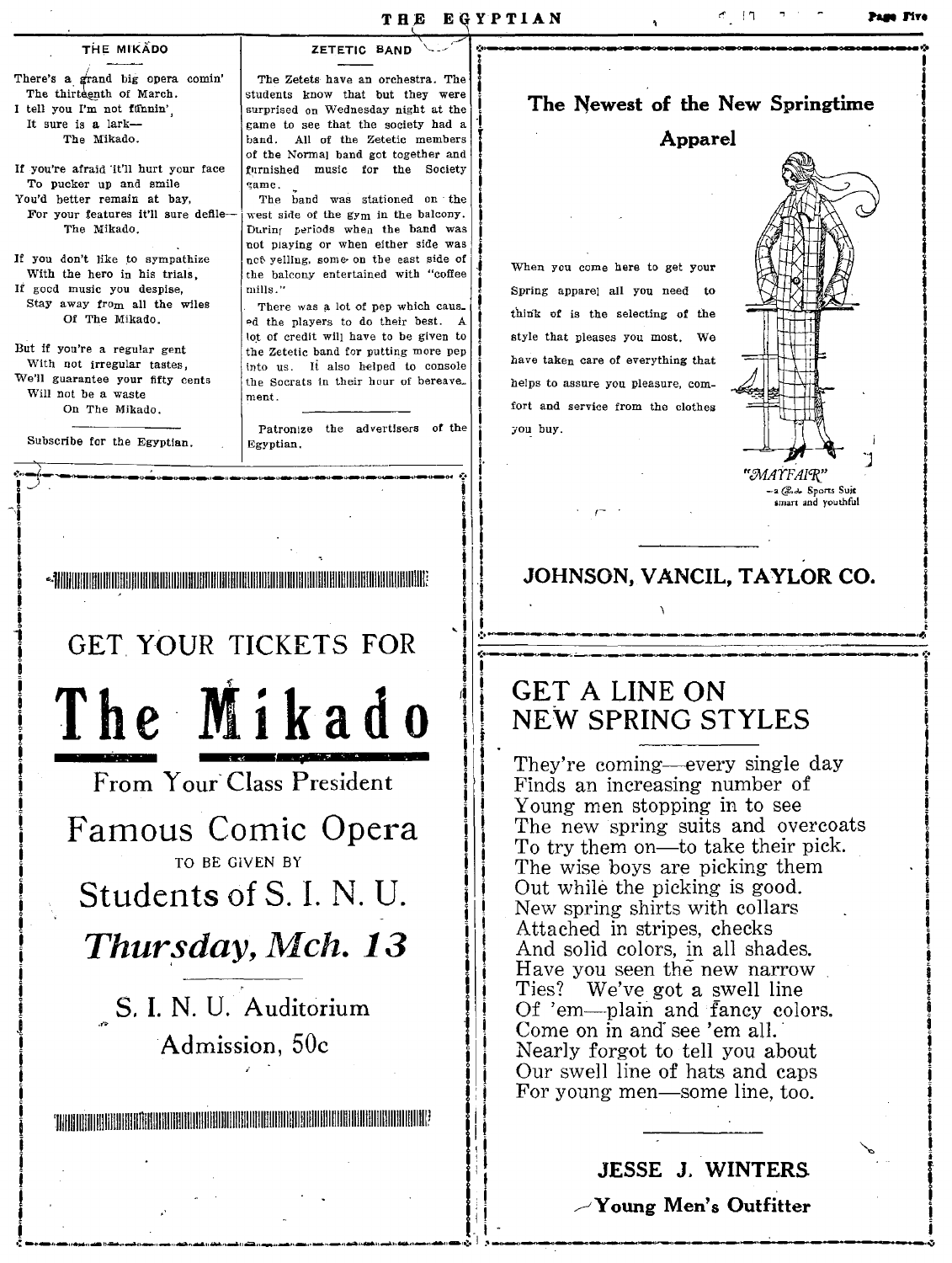J I i<br>! **;**<br>|<br>|

# Page Six 'Til E E GYPTIAN

| Page Six                                                                                                                                                                                                                                      | THE EGYPTIAN                                                                                                                                                                                                                                                                                                                                                                         |                                                                                                                                                                                                                                                                                                                                                                                                                                                                                                                                                                                                                                          |                                                                                                                                                                                                                                                                                                                                                                                                                                                                                                                                                                                     |
|-----------------------------------------------------------------------------------------------------------------------------------------------------------------------------------------------------------------------------------------------|--------------------------------------------------------------------------------------------------------------------------------------------------------------------------------------------------------------------------------------------------------------------------------------------------------------------------------------------------------------------------------------|------------------------------------------------------------------------------------------------------------------------------------------------------------------------------------------------------------------------------------------------------------------------------------------------------------------------------------------------------------------------------------------------------------------------------------------------------------------------------------------------------------------------------------------------------------------------------------------------------------------------------------------|-------------------------------------------------------------------------------------------------------------------------------------------------------------------------------------------------------------------------------------------------------------------------------------------------------------------------------------------------------------------------------------------------------------------------------------------------------------------------------------------------------------------------------------------------------------------------------------|
|                                                                                                                                                                                                                                               | SCHOOL GOSSIP                                                                                                                                                                                                                                                                                                                                                                        | THE COLLEGE OF ENGINEERING                                                                                                                                                                                                                                                                                                                                                                                                                                                                                                                                                                                                               |                                                                                                                                                                                                                                                                                                                                                                                                                                                                                                                                                                                     |
|                                                                                                                                                                                                                                               | A great many of the students at-<br>tended the district tournament at<br>Herrin last week end.                                                                                                                                                                                                                                                                                       | U. of I.<br>Curriculum in General Engineering<br>First Year-First Semester                                                                                                                                                                                                                                                                                                                                                                                                                                                                                                                                                               | S. I. N. U.                                                                                                                                                                                                                                                                                                                                                                                                                                                                                                                                                                         |
|                                                                                                                                                                                                                                               | Wm. McAndrew went to Harris-<br>burg last week to referee in the tour.<br>nament there.<br>Prof. Wham addressed the Han-<br>cock Company Institute at Carthage<br>February 28 and 29.<br>Were the Sorority girls all sick Mil<br>Thursday? No, it was rougeless and<br>lip stickless day and they all kept<br>their resolution to appear one day<br>without any drug store coloring. | HOURS<br>Chem 1a or 1b Inorganic Chem<br>G. E. D. 1 Elements of Draft.<br>4<br>Math 2 Advanced Algebra<br>3<br>Math 4 Trigonometry<br>2<br>Rhet 1 Rhet and Themes<br>3<br>Phys Ed 1 Gymnasium<br>⅓<br>Hyg 1 Hygiene (Men)<br>$\frac{1}{2}$<br>1<br>Tetal<br>17 or 18<br>First Year-Second Semester<br>HOURS                                                                                                                                                                                                                                                                                                                              | $3$ or $4$<br>Chem la and 2a<br>Ind Arts 11, 12 Mech Dr<br>Math 19 College Algebra<br>Math 25 Trigonometry<br>Eng 9 Rhetoric<br>Phys Education<br>Physio of y<br>Phys Education                                                                                                                                                                                                                                                                                                                                                                                                     |
| If it isn't an Eastman it<br>isn't a Kodak. We develop<br>and print your pictures.<br>$\operatorname{Work}$<br>guaranteed.<br>24                                                                                                              | Miss Frances Waldschmidt<br>oť<br>Cairo a former student, spent the<br>week end with Carbondale friends<br>and visited school Friday.<br>Alice Barrow is out of school while<br>they are under quarantine for diph-<br>theria.                                                                                                                                                       | $Chem$ 4 Qualitative Analysis<br>4<br>G. E. D. 2 Descriptive Geom<br>4<br>Math 6 Analytic Geom<br>5<br>Rhet 2 Rhetoric and Themes<br>3<br>Phys Ed 2 Gymnasium<br>ı<br>Mil<br>$\mathbf{1}$                                                                                                                                                                                                                                                                                                                                                                                                                                                | Chem 7 and 8<br>Math 36 Descriptive Geom<br>Math 27 Analytic Geom.<br>Eng 9a Rhetoric<br>Physical Ed<br>Physical Ed                                                                                                                                                                                                                                                                                                                                                                                                                                                                 |
| hour service.                                                                                                                                                                                                                                 | Prof. E. G. Lentz addressed the<br>Cairo Woman's Club Wednesday.<br>The training school quartette sang                                                                                                                                                                                                                                                                               | 18<br>Total<br>Second Year-First Semester<br>HOURS                                                                                                                                                                                                                                                                                                                                                                                                                                                                                                                                                                                       |                                                                                                                                                                                                                                                                                                                                                                                                                                                                                                                                                                                     |
| HEWITT'S DRUG STORE<br>Carbondale Ill.                                                                                                                                                                                                        | in chapel last Wednesday. This is<br>another of the fine things the traini g<br>school has been showing us it could<br>do. Those in the quartette were:<br>Jane Warren, Alice Thompson, Kath.<br>ryn Lentz and Betty Furr.                                                                                                                                                           | Econ 1 Principles of Econ<br>5<br>Math 7 Diff Calculus<br>5<br>M. E. 85 Pattern and Foundry L.<br>-3<br><sup>7</sup> hys 1a Physics Lecture<br>Phys 3a Physics Lab<br>Mil<br>$\mathbf{1}$                                                                                                                                                                                                                                                                                                                                                                                                                                                | Com'l 29 and 3) Economics<br>Math 44 and 45 Diff Cal<br>Ind Arts 6 Pattern Making<br>Phys 6 and 7<br>Phys 6 and 7 Lab<br>Physical Ed                                                                                                                                                                                                                                                                                                                                                                                                                                                |
| S. I. N. U.                                                                                                                                                                                                                                   | Among those from Carbondale at<br>tending the concert given by the Il i.<br>nois University band at Centralia<br>Monday night were: Misses Helen                                                                                                                                                                                                                                     | rotal<br>19<br>Second Year-Second Semester<br>HO JRS                                                                                                                                                                                                                                                                                                                                                                                                                                                                                                                                                                                     |                                                                                                                                                                                                                                                                                                                                                                                                                                                                                                                                                                                     |
| Students spend over<br>\$250,000<br>annually in the city<br>of Carbondale.                                                                                                                                                                    | Smith, Della Winter, Mary Ents-<br>minger and Julia Chastaine; William<br>McAndrews of the Normal faculty.<br>Homer Laney and Clyde Brooks.<br>Among the Carbondale musicians in<br>the band were: Prof. G. C. Bainum,<br>former head of the S. I. N. U. mu-<br>sic department - Harold - Pritchard,<br>Deneen Watson, Paul Foster and<br>John Paige Wham.                           | Econ 3 Money and Banking<br>3<br>Math 9 Integral Calculus<br>3<br>$\mathbb{C}$ . E. 34 Plane and Topo-<br>graphic Surveying<br>Phys 1b Physics Lecture<br>$\mathbf{z}$<br>Physics 3b Physics Lab<br>$\mathbf{z}$<br>T. and A. M. 20 Analytic Mech<br>3<br>Mil<br>1<br>Total<br>17                                                                                                                                                                                                                                                                                                                                                        | Com'l 31 Finan Organization<br>Math 46 Integral Calculus<br>Math 26 Plane and T Survey<br>Physics 7 and 8<br>Physics 7 and 8<br>Physics 9 Analytic Mech<br>Physical Ed                                                                                                                                                                                                                                                                                                                                                                                                              |
|                                                                                                                                                                                                                                               |                                                                                                                                                                                                                                                                                                                                                                                      | Third and Fourth Years require Sixteen Hours of Electives.<br>STRUT AND FRET PUR-                                                                                                                                                                                                                                                                                                                                                                                                                                                                                                                                                        | FRATERNITY HOLDS ELECTION                                                                                                                                                                                                                                                                                                                                                                                                                                                                                                                                                           |
| STUDENTS<br>Now is the time to think of eating here next term.<br>You can sure save money. Try it a week or two and<br>be convinced.<br>RESTAURANT.<br>CONFECTIONERY.<br><b>SCHOOL SUPPLIES.</b><br>STUMBLE INN<br>Across from the Main Gate. |                                                                                                                                                                                                                                                                                                                                                                                      | <b>CHASES NEW FURNITURE</b><br>Strut and Fret, the peppy dramatic<br>club, doesn't let grass grow under<br>its feet.<br>It has the reputation for the most<br>enterprising club on the campus;<br>and now they have the name of be-<br>ing the first club to purchase furni-<br>ture for plays and other stage enter-<br>tainments. A committee of loyal<br>members closed a deal with the Huff-<br>man Furniture Company last Thurs_<br>day in which a suite was purchased<br>for the sole use of Strut and Fret<br>plays. The club initiated its furni.<br>ture in the play given for the women<br>of the faculty last Thursday night. | Sigma Alpha Pi held its annual<br>election of officers last Monday even.<br>ing. The members who are to retire<br>at the close of this term are to be<br>praised for the manner in which they<br>have worked for the good of the or-<br>ganization.<br>It is the desire of the newly elect-<br>ed officers to measure up to the<br>standard set by their predecessors.<br>Those elected for the ensuing year<br>are the following:<br>Commander-James Blair.<br>Vice Commander-Gathiel Pence.<br>Steward-Earl Purdue.<br>Disciplinarian-Ray Harper.<br>Secretary—Lewis Ed Williams. |
| Visit                                                                                                                                                                                                                                         |                                                                                                                                                                                                                                                                                                                                                                                      | ENTSMINGER'S                                                                                                                                                                                                                                                                                                                                                                                                                                                                                                                                                                                                                             | When Thirsty                                                                                                                                                                                                                                                                                                                                                                                                                                                                                                                                                                        |

Fine Ice Cream and Candies <u>and Sandies</u> and Sandies and Sandies and Sandies and Sandies and Sandies and Sandies and Sandies and Sandies and Sandies and Sandies and Sandies and Sandies and Sandies and Sandies and Sandies a

i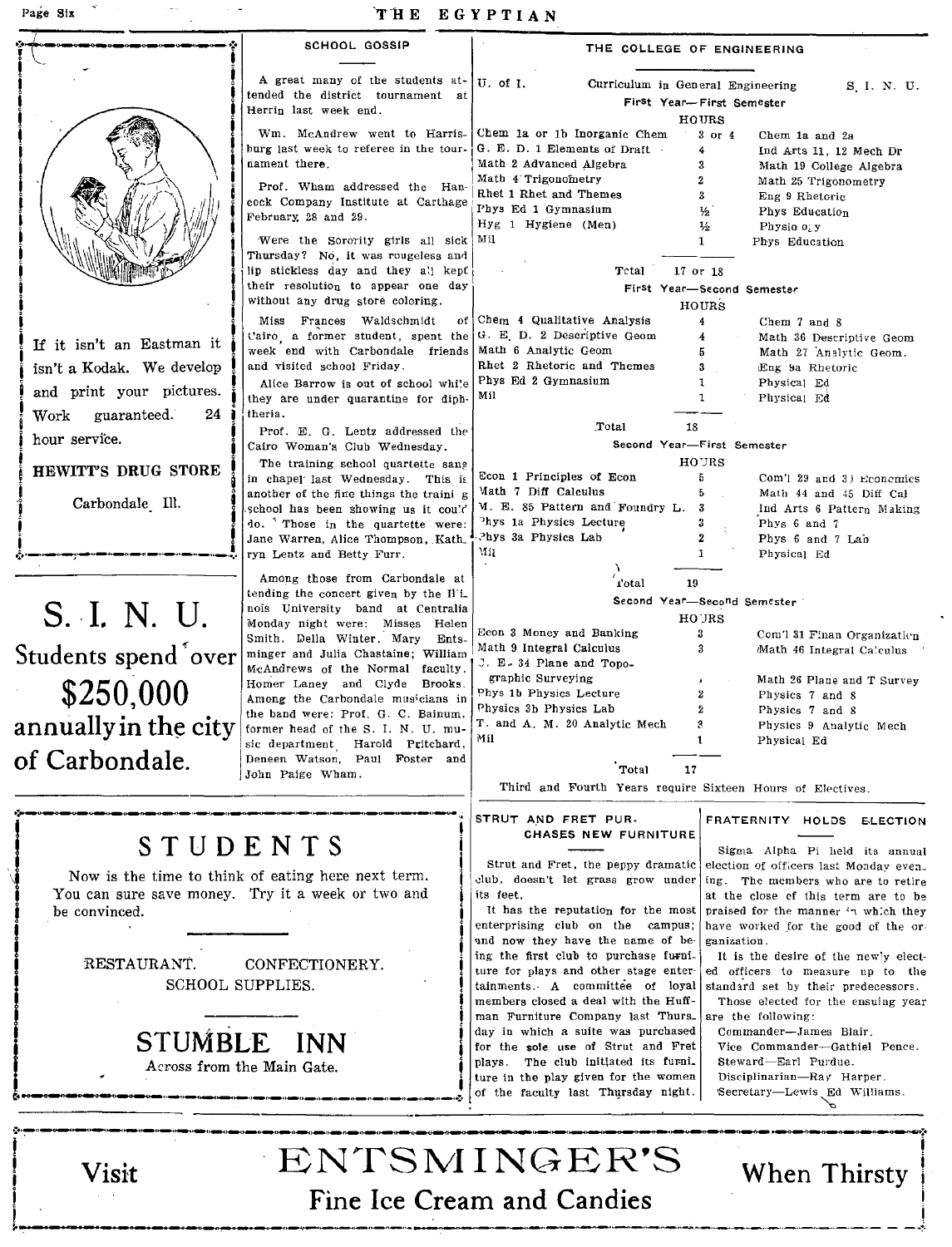'



"Are you a messenger boy?" asked with years. All too soon he "was the near-sighted man of a boy in the with Livy." sfreeL

ply, "It's my sore toe that makes me walk so slowly."

\She-"Perhaps--but think of the<br>return trip!"

Prof.: "What is a spark gap?"<br>Answer: "Why, that's when a girl

Orval McDowell: "Say, that's a ince is a incention of the five thousand Sunday School ince 100 and Sunday School ince 100 and  $\frac{1}{2}$  and  $\frac{1}{2}$  . The sunday  $\frac{1}{2}$  and  $\frac{1}{2}$  . The sunday  $\frac{1}{2}$  is  $\frac{1}{2}$ Grvat McDowell: "Say, that's a Gathel. It ought to bg on a girl's Sunday. Be one of the five thousand. face instead."<br>Gathel Pence: "Well, I never miss

Helen Deeslie: "Did I ever show Etheleen Storment: "Don't you  $\frac{1}{2}$ you where my thigh was skinned?" Elucation Storment: L<br>Dewey Brush: "N-N-No-o." | find Elbert rather rough?" Dewey Brush: "N-N-No<sub>-</sub>o." Norma Jay: "Yes, and yet he  $\begin{vmatrix} 1 & 0 & 0 \\ 0 & 0 & 0 \\ 0 & 0 & 0 \end{vmatrix}$ Helen: "Well, we'll walk over  $\vert$  says he shaves every day."

there then."

Mr. Blake. Tell me, did you ever hunt bear?" <br>
"Why-er-once when I was a boy, ular perpetual grin."<br>
Helene: "Oh yes, I know-a reg.

"I should say not-most of them sense." YELLOW HOOD TAXI - wouldn't stand for it." Ransom S.: "But, Mary, I would 1\_

Dewitt Reberson (in Stumble Inn);... of you."<br>"Is this a first class restaurant?" "Is this a first class restaurant?"<br>
Hank Renfro: "Yes, but we'll Frank Watson: "Went out to Ag-<br>
serve you just the same."<br>
nes' to study last night." serve you just the same."

Hotel Guest: "But, my dear sir, done?" I woke up this morning and found three big leaks over my room." Proprietor: "Yes, sir, just as we of study."

DEAN HOWELLS This letter, addressed to William Dean Howells, speaks for itself. blow that was dealt to Mark Twain,<br>and came upon him when bowed

Villa Di Quarto, Florence, "No sir," was the indignant re' June 6, '04.

Dear Howells:-

Last night at 9:30 I entered Mrs.  $\left| \right|$  FOX'S DRUG STORE. No sir," was the indignant rest.<br>
"No sir," was the indignant restruction of the District of Novelle ... The Stick Bob Combs. If you are<br>  $\begin{bmatrix}\n\text{with } 0 \\
\text{with } 0 \\
\text{with } 0\n\end{bmatrix}$ , "It's my sore toe that makes me<br>
Ilk so slo tell the neighbors that you married light-and she was dead-tho' no because I was such a good cook,  $\log h$  no , I am , I am a hear observed one knew it. She had been cheerwhen you know I can't cook a thing."  $\begin{bmatrix} 1 & -1 & -1 \\ \text{t{u}} & \text{t{u}} & \text{t{u}} \end{bmatrix}$  a moment before. She Mr. Newlywed: "I had to make  $\begin{bmatrix} 1 & \text{t{u}} \\ \text{was sitting up in bed—she had not} \end{bmatrix}$ cause I was such a good cook, one knew it. She had been cheer  $\frac{1}{2}$ <br>Mr. Newlywed: "I had to make was sitting up in bed-she had not, increased and not allow a sitting up in bed-she had not, increased and not allow a sit some excuse, my dear."<br>
He-"What do you say to a honey-<br>
moon in Europe?"<br>
moon in Europe?"<br>
Hence holding the exven pipe to here they are belowing the exvent pipe to here and they supposed she had fainted, and they were h Shoem "But, dearest, you know how mouth, expecting to revive her. I Styles and Patterns for Spring, afraid I am of seasickness." bent over her and looked in her face Shoes and Hosiery, Exclusive.  $He$ -"Yes, but you ought to know and I think I spoke-I was surprised  $\parallel$  Main 278. 104 West Jackson St.<br>that love is the best remedy for and troubled that she did not notice and troubled that she did not notice me. Then we understood, and our that love is the best remedy for and troubled that she did not notice  $\uparrow$   $\downarrow$ that."<br> $\frac{1}{1}$   $\frac{1}{1}$  : Then we independent the International contract of the learts broke. How poor we are to  $\frac{1}{1}$  :<br> $\frac{1}{2}$  international contract of the learts broke. How poor we are to  $\frac{1}{2}$  . The Hamp

Fecuria Crips: The Community of the Call of the South of the South of the South of the Call of the South of the South of the South of the South of the South of the South of the South of the South of the South of South of S

ence as a maid?"<br>Applicant: "I worked for Mrs. Testament; I found a dear and gen. North Side Square. Carbondale, Ill.<br>Brown for six months before she and the latter from war dated Far Bock. Brown fer six months before she and tie letter frOm you. dated Far Rock~ , her,s".husband s;parated." away~ Sept. 13,1890, about our poor .:: .... - .... -----------------.......... \_----------~---"--,--.:.

I am tired and old; I wish I were<br>with Livy.

l,

Gathel Pence: "Well, I never miss | advertise, just as we advertise, run.<br>an opportunity." ning water in every room."

Eleanor: "I don't like Blb, He!en; • \_\_ , \_\_ ---.n\_II\_~~ \_\_\_\_\_\_\_ I' \_\_\_\_ ... \_\_\_ .N \_\_ D \_\_ • \_\_ ~. \_\_ .... \_\_ ,\_.: ..

"You're such a versati'e hunter,  $\frac{1}{2}$  be always smiles when I say any-<br>r. Blake. Tell me, did you ever thing foolish."

hunt bear?"<br>
"Why-er-once when I was a boy, ular perpetual grin."<br>
I for better service call the old reliable<br>
Mary Kenchloe: "Come. come.

"Why-er-once when I was a boy, ular perpetual grin."<br>
r bull frogs."<br>"Do you treat every girl like this?" Ransom—try to talk a little common  $\begin{bmatrix} \text{Mary} & \text{Xenchloe:} \\ \text{Mary} & \text{Renson-try to talk a little common} \\ \text{Sense} & \text{Xenchloe.} \end{bmatrix}$ 

not take· such an unfair, advantage:

Gathel Pence: "Did you get much

Frank Watson: "Why, of course." Gathel Pence: "I mean in the line

# GIRLS! DO YOU

# LIKE PRETTY STUFF?

and came upon him when bowed Get up, put on your hat and come straight to our intervel a messenger boy?" asked with years. All too soon he "was store. Just received, a lot of the newest cut Beads, Bracelets, Ear Bobs, Rings, Pins, Compacts, Face Powder, Rouge, Lip Sticks Bob Combs. If you are delighted we will buy you a drink.<br>  $\begin{array}{ccc}\n & & \\
 \hline\n & & \\
 & & \\
 \hline\n & & \\
 & & \\
 \hline\n & & \\
 & & \\
 \hline\n & & \\
 & & \\
 \hline\n & & \\
 & & \\
 \hline\n & & \\
 & & \\
 \hline\n & & & \\
 & & \\
 \hline\n & & & \\
 & & & \\
 \hline\n & & & \\
 & & & \\
 \hline\n & & & \\
 & & & \\
 \hline\n & & & & \\
 \hline\n & & & & \\
 \hline\n & & & & \\
 \hline\n & & & & \\
 \hline\n & & & & \\
 \hline\n & & & & \\
 \hline\n & & & & \\
 \hline$ 

 $\frac{1}{2}$  , and the set of the set of the set of the set of the set of the set of the set of the set of the set of the set of the set of the set of the set of the set of the set of the set of the set of the set of the set

moon in Europe?" were holding the oxygen pipe to her Not Cheap Shoes. But Good Shoes Cheap. Best Shoes Cheap. Best Shoes Cheap. Best Styles and Patterns for Spring.

please. Have you had much experi- call her back if I could. New Spring Garments Arriving Daily reduce as a maid?" Today, treasured in her. worn old New Spring Garments Arriving Daily

Mrs. Tattle: 'I'll emp!oy you. Sept. 13, 1890, about our poor MARY ANN BEAUTY SHOPPE We specialize in Marcelling, Manicuring, Water<br>Waving and Massaging,

Answer: "Why, that's when a girl I send my love-and hers-to you Women's and Children's Hair Cutting by Licensed<br>
yawns just as you start to kiss her." I all. S. L. C. I Rec. Barber Bldg. Bldg.

Jewelry, Diamonds and Watches I. C. Watch Inspector

i<br>I<br>I

j

Radios **Optometrist** Radios Optometrist

Open and closed cars.

68L-Phone-68L

24 hours per day.· Ralph "Johnson

I  $\prod_{i=1}^{n}$ 

**I**<br>I I !<br>!<br>.